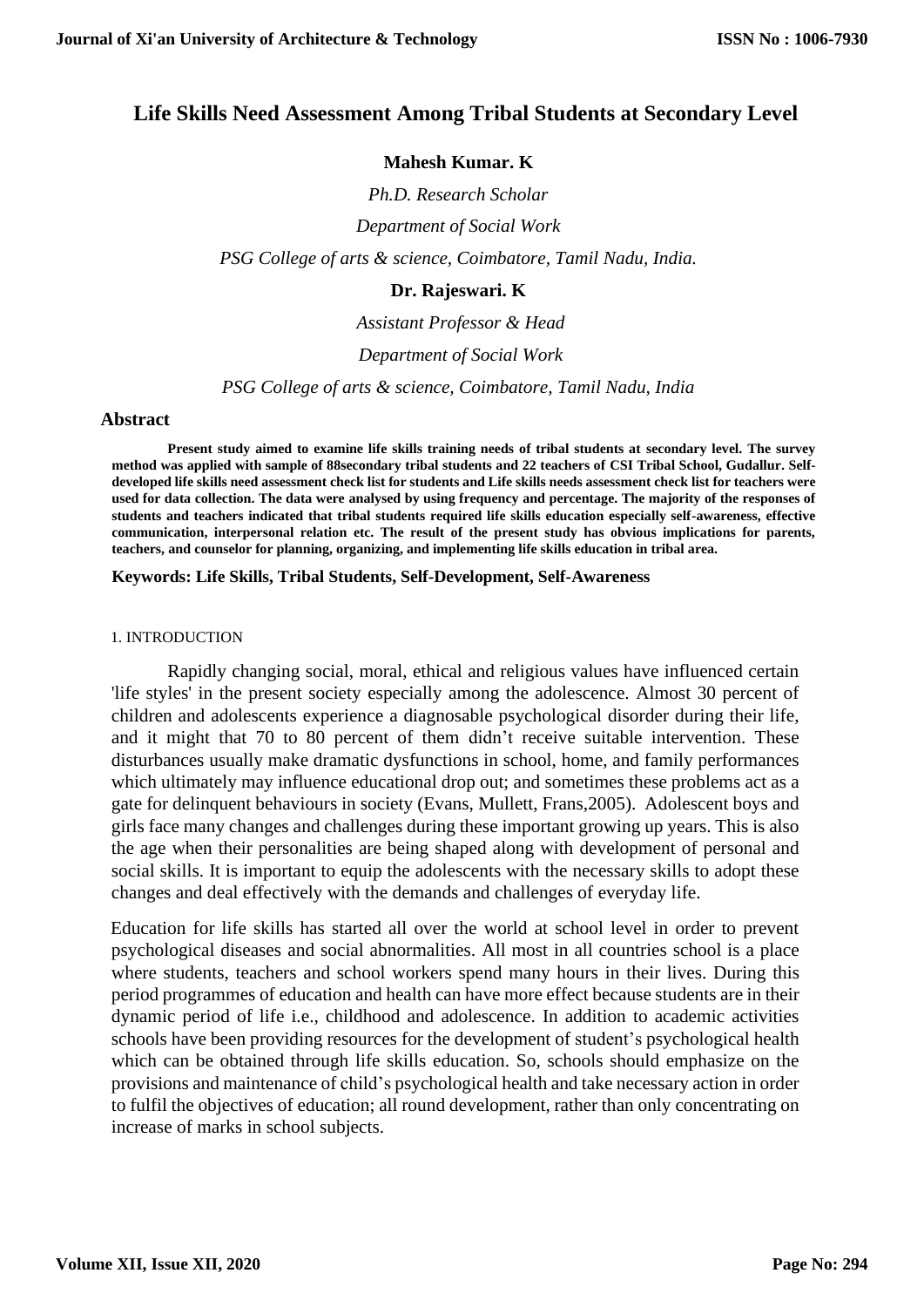It seems necessary to instruct life skills to adolescents because it improves individual mental health. Life skills to adolescent's education has been known as a preventing programme in the world. Life skills are cognitive, emotional and practical abilities which are vital for success in life. Life necessities determine the aims of these skills (World Health

Organization, 1994). Life skills help young people navigate the challenges of everyday life. It enables them to develop into healthy, responsible, and productive adults. Life skills are "abilities for adoptive and positive behaviour that enable an individual to deal effectively with the demands and challenges of everyday life" WHO (1994).

Life skill or skill for psychosocial competence is the reflection of affective skill of an individual. The cognitive skill based on the assimilated information and knowledge, the socio-cultural environment, the value system and beliefs all play a role in the development of life skills. Although life skills differ from vocational training, or livelihood skill (Psychomotor competence) that enable a person to earn a living, some have envisaged life skills as competence and actual behaviours. Life skills can be innumerable, some of the important life skills are self-awareness, empathy, interpersonal relationship skill, effective communication, decision making, problem solving, critical thinking, creative thinking, coping with stress and coping with emotions. These skills help to develop psychosocial competence and empower young people to have control over what they do.

The adolescence of today face many more choices and demands than ever before. Dealing with academic competition, handling family responsibilities, transcending daily life conflicts, dealing with peer pressure, preparing for future roles, making crucial carrier choices on the one hand provide them with greater independence but on the other hand can also lead to greater conflict and frustration, thus affecting their psychosocial well-being. It is essential to help the adolescence acquire enduring self-esteem, inquiring habits of mind, reliable human relationships, a sense of belonging in a valued group, and a feeling of usefulness. Adolescents need a basis for making informed, deliberate decisions, especially on matters that have major consequences, such as educational and occupational futures and human relations (Hechinger, 1992).

For the students to enter the community of responsible adults prepared for a diversity of social roles, they must possess critical thinking and problem-solving skills along with effective coping resources and personal and social competencies. The most direct interventions for the promotion of psychosocial competence in the young people can be done by teaching of life skills in a supportive learning environment (WHO, 1994). It will not only help promote the well-being of the student, but also contribute to national health and future of our nation.

Despite remarkable worldwide progress in the field of diagnostics, curative and preventive aspects of health and psychological disorder still there are people living in relative isolation, in natural surroundings, maintaining a socio-cultural distance from others. Owing to their unique traditional life ways, the concept of health and wellbeing of tribal people also differs from the rest of the population in many ways.

The stress faced by tribal student in such a current situation is enormous. There is an urgent need to provide tribal youth with a new set of ways and systems to deal with the demands of life. Since the 'individual' rather than the 'system' is recognized as the basic unit of the society, it is essential that the tribal youth be helped to develop skills inherently to handle a wide variety of choices, changes and stressors. Therefore, it becomes vital to prepare the individual at younger stage to face these changes and mature into a person prepared to face the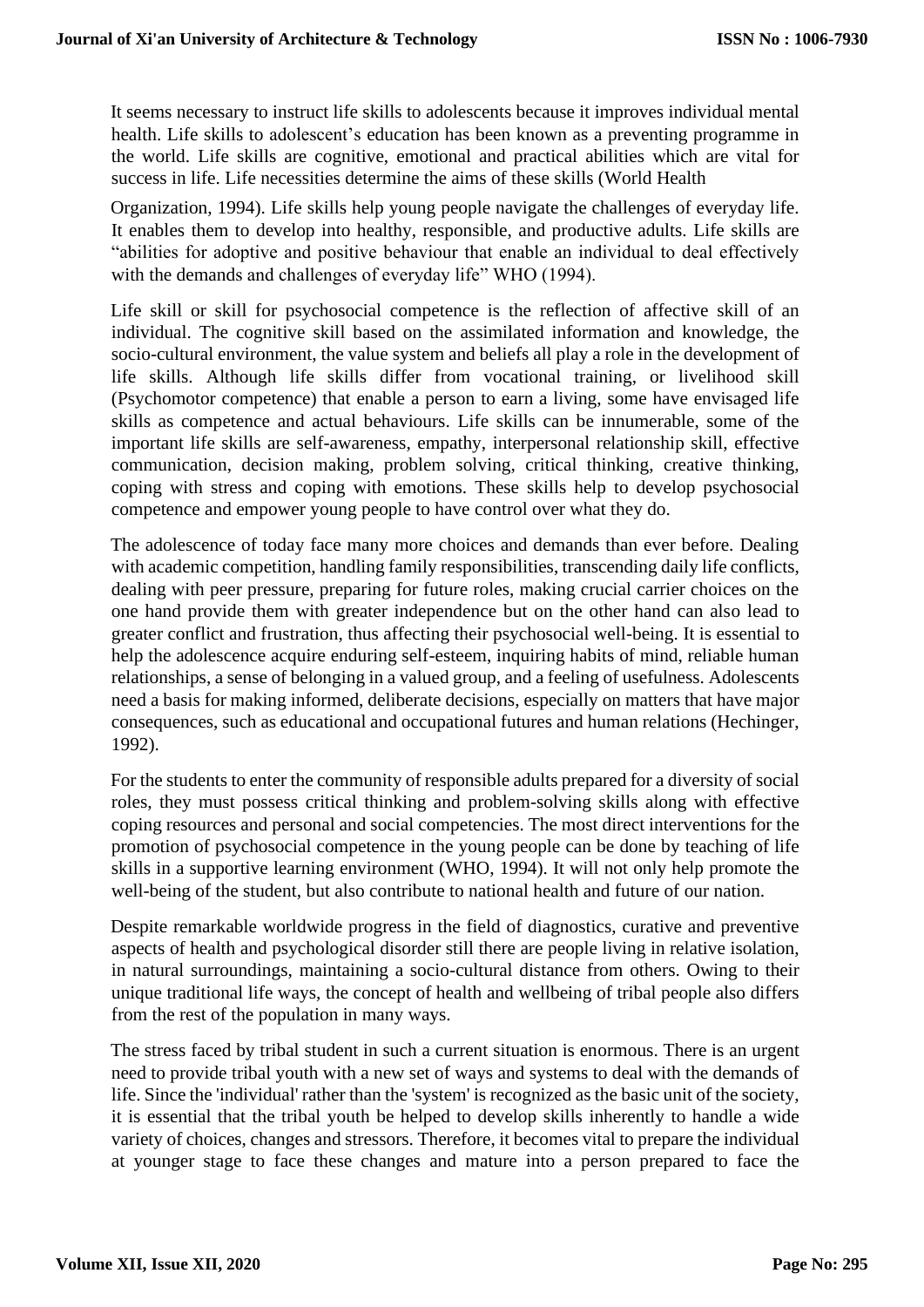challenges of adult life. They need abilities-skills to face the demands of everyday life. Life skills equip tribal students in facing these changes with a positive outlook.

## 2. RATIONAL OF THE STUDY

It is vital to equip the tribal adolescents with necessary life skills to broaden their horizon, understand and adopt those traditional beliefs which are rational and practical and become gender sensitive so as to be a part of the national development through the building better society. If the future generation becomes more aware and sensitive, it will better equip them to stop the ill practices and beliefs prevalent in the tribal society. There is a need to identify the life skills needs of tribal students as a starting point. By identifying such needs, then it will be possible to develop life skills education programs that address them directly and also provide important information for further development. Surveying students" needs has multiple benefits (Nicholas, 2002). Among these benefits are: (a) their usefulness in developing large and small group programs focused on the expressed student needs especially, (b) it is an efficient method of identifying student concerns, and (c) to aid in the training and preparation. Various studies have been conducted on life skills across the world.

Findings of these studies are Rahmati et al. (2010) reported that life skills instruction affects social adjustment positively. Gharamaleki et al. (2010) reported that life skills training effects on decreasing mental disorders symptoms especially anxiety, depression and stress of students suspected to the mental disorder. Muafi et al (2010) reported life skills training influence self-efficacy, self-esteem, life interest and role behaviour for unemployed youth. Sobhigharamaki and Rajabee (2010), Eslaminasab et al. (2011), found that life skills instruction affects mental health and self-esteem of adolescents positively. Esmaeilinasab et al. (2011) found that life skills training led to significant increase of self-esteem in study group. Golestan et al. (2011) found lack of life skills significantly raises the risk of relapse among adolescents. Maryam et al. (2011) found that life skills training led to significant increase of self-esteem in the study group. Khera and Kosla (2012) found positive co-relation between Core Affective Life Skill and Self Concept of adolescents. Malik et al. (2012) reported that life skill training significantly decreases academic anxiety and increase adjustment level of students. Fallahchai (2012) reported that life skills training improves the life skills and academic achievement. Also, not significant different between male and female students in the score of life skills and academic achievement observed. Gomes and Marques (2013) reported that students who received the life skill intervention reported having more developmental experiences related to life skills, greater life satisfaction and a stronger tendency to be optimistic. Prajina and Premsingh (2015) found that the life skills and academic achievement are positively correlated.

From the above discussion it can be clearly said that life skills training is very helpful in different aspects of life. Unlike the importance of life skills training, there is paucity of research investigation among Indian students. Due to paucity of research in this area in India in general and tribal students of Odisha, there is urgent need of research in order to develop the life skills of tribal children. Therefore, it is important to identify the life skills relevant to tribal students. This would give insight to explore life skills needs assessment among tribal students at secondary level.

To examine the life skills training needs at secondary level as perceived by schedule tribe students.

To examine the life skills training needs for schedule tribe students at secondary level as perceived by teachers.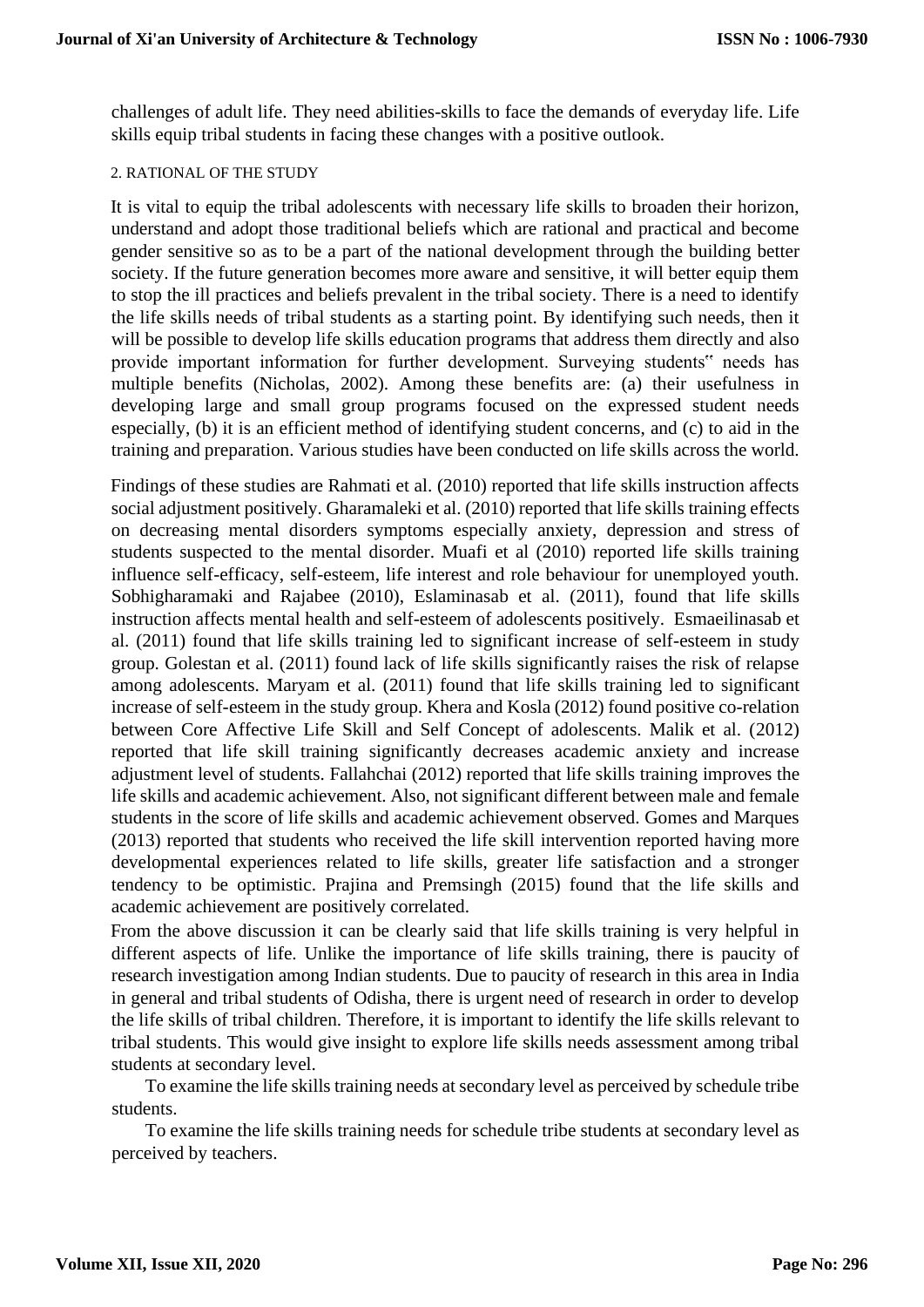The survey method was employed to find out life skills needs among tribal students. The sample for this study consists of 88 secondary school tribal students and 22 secondary school teachers, selected randomly from CSI Tribal school, Gudallur of Nilgiris.

Self-developed life skills need assessment check list for students and teachers were used to ascertain life skills needs among tribal students. The check lists consist of 60 and 56 items respectively covering ten life skills namely self-awareness, empathy, problem solving, decision making, effective communication, interpersonal relation, coping with emotion, coping with stress, critical thinking, creative thinking. The content validity of both the checklist was ensured by taking comments of experts from the department of education and psychology. The split half reliability co-efficient of both the check list were calculated and found to be 0.80 and 0.78 respectively. The collected data were analysed by using percentage and accordingly interpretation was made.

#### 3. DATA ANALYSIS AND INTERPRETATION

The first objective of the study was to examine the life skills training needs among tribal students at secondary level. For this investigator calculated frequency and percentage of response of students, which is given in the table-1.

| Life Skills             | $\cal N$ | Percentage |  |
|-------------------------|----------|------------|--|
| Self-awareness          | 74       | 84.09      |  |
| Effective communication | 71       | 80.68      |  |
| Coping with stress      | 70       | 79.54      |  |
| Interpersonal relation  | 69       | 78.40      |  |
| Decision making         | 53       | 60.22      |  |
| Critical thinking       | 51       | 57.95      |  |
| Problem solving         | 50       | 56.81      |  |
| Creative thinking       | 48       | 54.54      |  |
| Empathy                 | 45       | 51.13      |  |
| Coping with emotions    | 45       | 51.13      |  |

# **Table 1. Life Skills Needs of Tribal Students as Perceived by them**

The table-1 indicates 84.09% of students express that they need training in developing self-awareness, 80.68% in developing communication skills, 79.54 for coping with stress, 78.4% for interpersonal relationship, 60.22% for decision making, 57.95% for critical thinking, 56.81% for problem solving, 54.54% for developing creative thinking, 51.13% for developing empathy and coping with emotions. It can be said that above 80% of students opined that they need training in self-awareness and effective communication, above 78% of students need training in coping with stress and interpersonal relation and above 55% of students need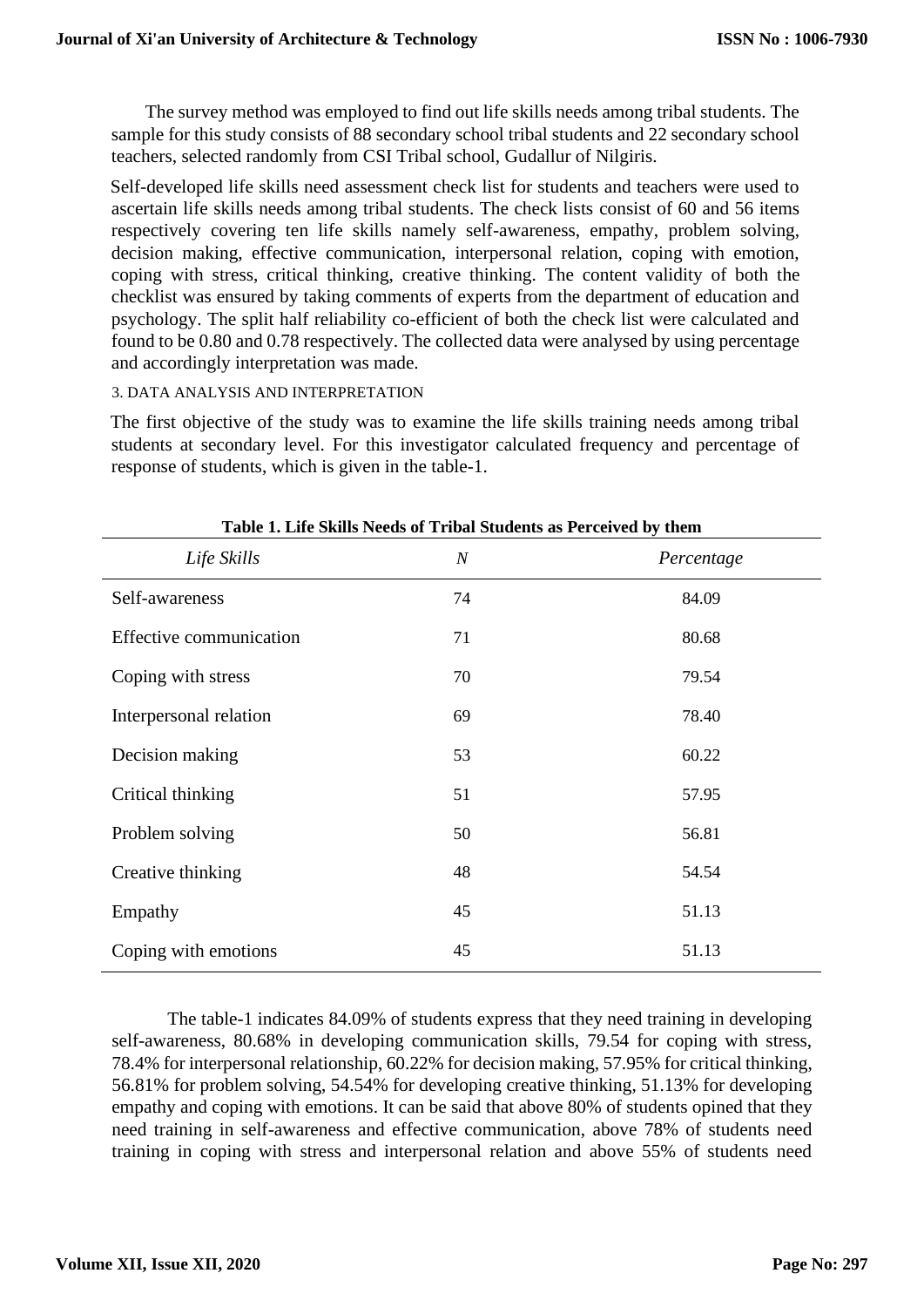training in decision making, problem solving and critical thinking. The response of the students is graphically presented in figure-1.





The second objective of the study was to examine the life skills training needs of tribal students at secondary level as perceived by teachers. For this investigator calculated frequency and percentage of response of teachers, which is presented in table-2.

| Table 2. Life SKIIS Needs of Tribal Students as Ferceived by Teachers |            |  |  |
|-----------------------------------------------------------------------|------------|--|--|
| $\cal N$                                                              | Percentage |  |  |
| 19                                                                    | 86.34      |  |  |
| 17                                                                    | 77.27      |  |  |
| 16                                                                    | 72.72      |  |  |
| 15                                                                    | 68.18      |  |  |
| 15                                                                    | 68.18      |  |  |
| 14                                                                    | 63.63      |  |  |
| 14                                                                    | 63.63      |  |  |
| 13                                                                    | 59.09      |  |  |
| 12                                                                    | 54.54      |  |  |
| 11                                                                    | 50         |  |  |
|                                                                       |            |  |  |

|  |  | Table 2. Life Skills Needs of Tribal Students as Perceived by Teachers |  |  |  |
|--|--|------------------------------------------------------------------------|--|--|--|
|--|--|------------------------------------------------------------------------|--|--|--|

Table 2 reveals that 86.34% of teachers feel students need training in decision making, 77.27% of students need training in effective communication, 72.72% of students need training in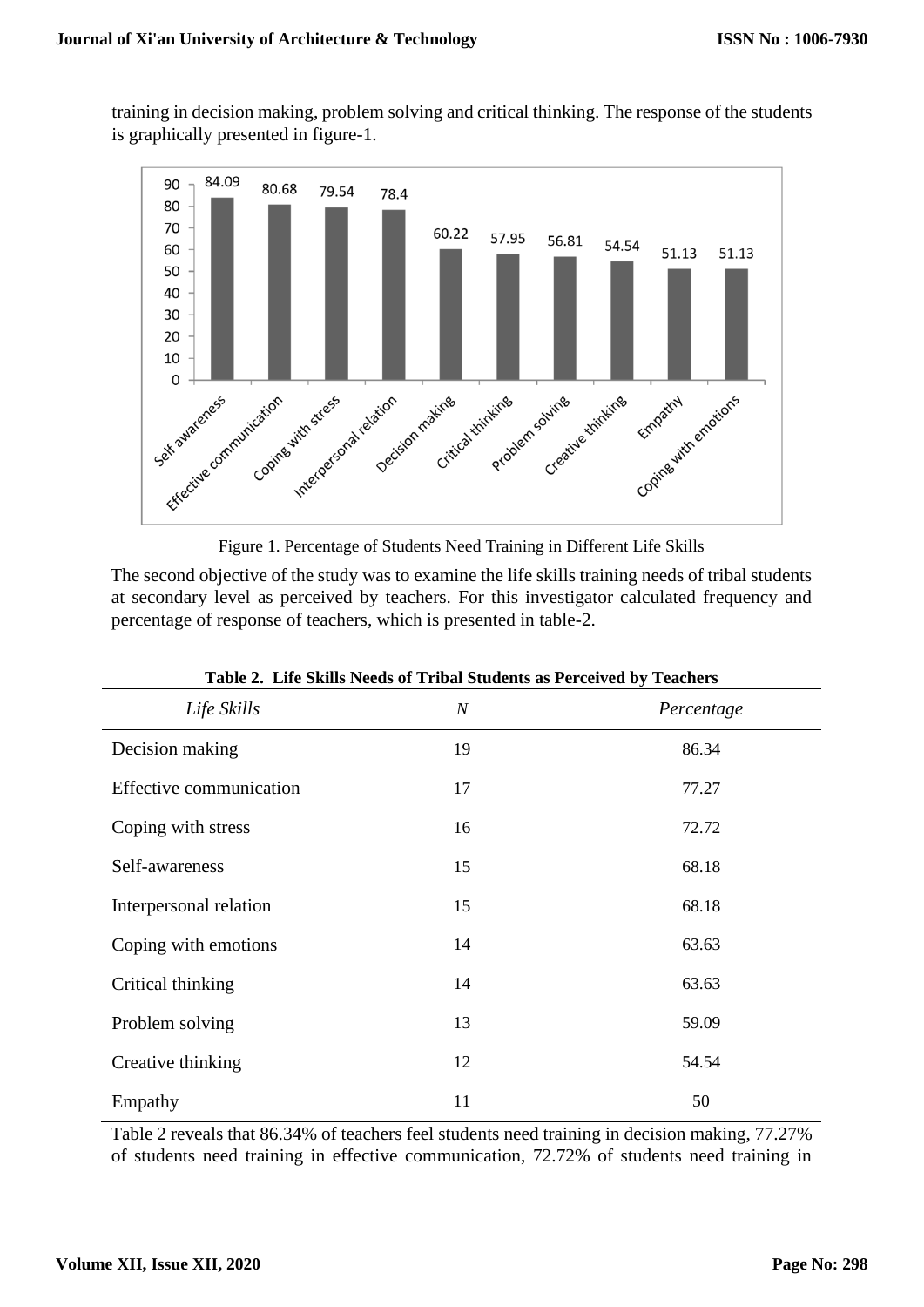coping with stress, 68.18% of students need training in self-awareness and interpersonal relation, 63.63% of students need training in coping with emotions and critical thinking, 59.09% of students need training in problem solving, 54.54% of students need training in creative thinking and 50% of students need training in empathy. It can be concluded that teachers feel that tribal students should give training in decision making, effective communication, coping with stress, self-awareness, interpersonal relation and coping with emotions. The response of students on needs of life skills is presented in figure 2.



Fig.2. Percentage of Teachers Response for Students Need Life Skills Training

The investigator also compared the opinion of students and teachers regarding need for life skills training of tribal students, which is presented in table-3.

| Life Skills                    | Percentage of Students Percentage of | <b>Teachers</b> |
|--------------------------------|--------------------------------------|-----------------|
| Self-awareness                 | 84.09                                | 68.18           |
| <b>Effective communication</b> | 80.68                                | 77.27           |
| Coping with stress             | 79.54                                | 72.72           |
| Interpersonal relation         | 78.4                                 | 68.18           |
| Decision making                | 60.22                                | 86.34           |
| Critical thinking              | 57.95                                | 63.63           |
| Problem solving                | 56.81                                | 59.09           |
| Creative thinking              | 54.54                                | 54.54           |
| Empathy                        | 51.13                                | 50              |
| Coping with emotions           | 51.13                                | 63.63           |

|  |  | Table 3. Comparison of Students and Teachers Response on Life Skills Training |
|--|--|-------------------------------------------------------------------------------|
|  |  |                                                                               |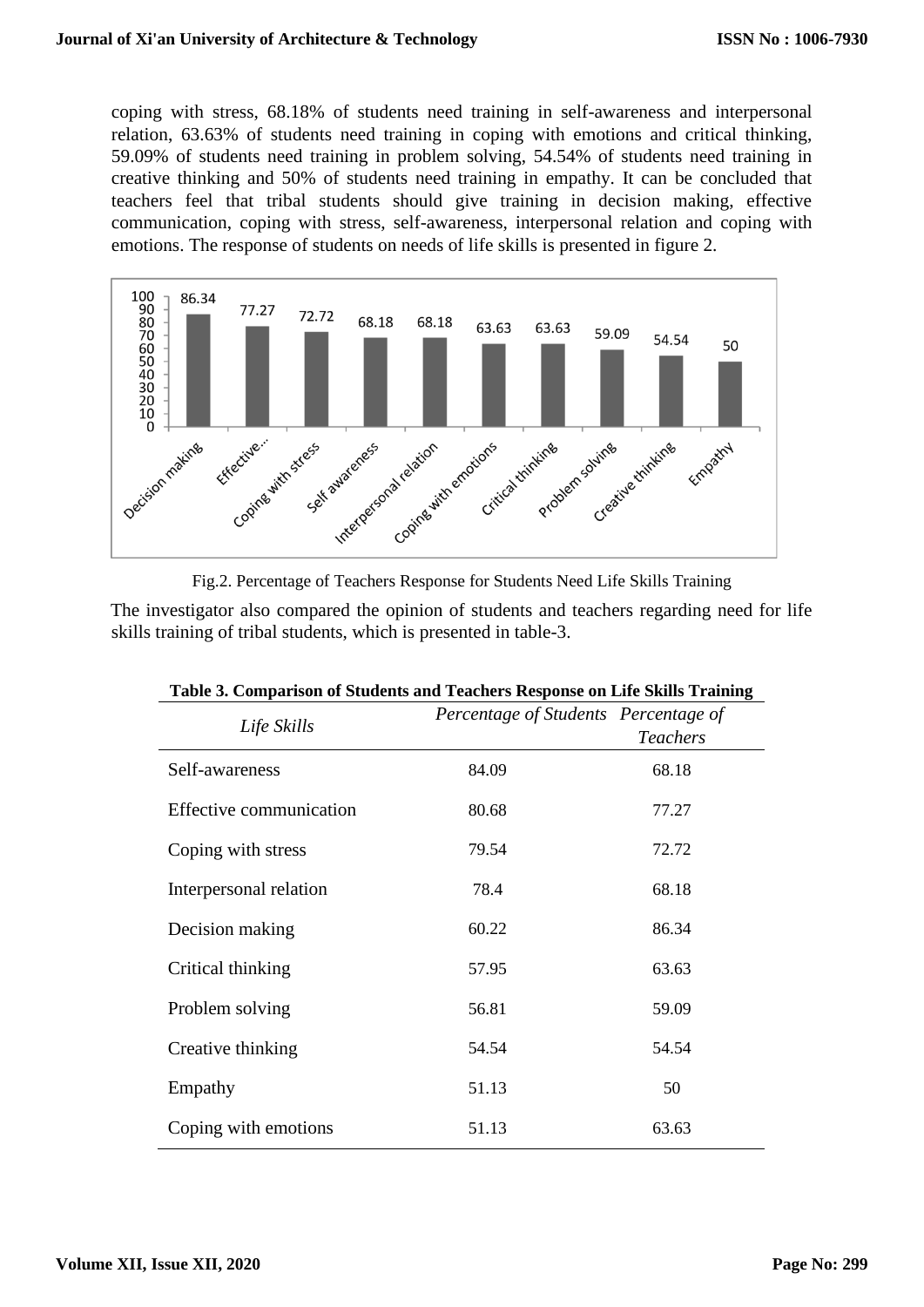The table-3 indicates difference of opinion between students and teachers regarding life skills training needs of tribal students. Majority of students (above 80%) feel training in selfawareness and effective communication but majority of teachers feel that decision making and effective communication. It can be said that both teachers and students agreed for training on life skills such as effective communication, coping with stress and interpersonal relation. Comparison of students and teacher's response on life skills training is presented in figure-3.



Fig 3. Percentage of Students and Teachers Response on Life Skills Training

- 4. MAJOR FINDINGS
	- 80% of students opined that they need training in self-awareness and effective communication, above 78% of students need training in coping with stress and interpersonal relation and above 55% of students need training in decision making, problem solving and critical thinking.
	- Majority of teachers feel that tribal students may give training in decision making, effective communication, coping with stress, self-awareness, interpersonal relation and coping with emotions.
	- Both teachers and students agreed for training on life skills such as effective communication, coping with stress and interpersonal relation for tribal students.

#### 5. EDUCATIONAL IMPLICATIONS

The result of the present study has obvious implications for both educational theory and practice. The present study will enable the teachers and parents to identify life skills needs among tribal students at secondary level with the help of "Life Skills need assessment check list for students and teachers" constructed by the researcher himself. The appropriate identification will help the teachers and parents to plan the right remedial measures. Teachers play a significant role in the development of children thus teacher must be trained in life skills so that they can help the students in developing life skills. For this life skills education must be placed in pre-service curriculum. Findings of the present study will useful for planning, organizing, and implementing life skills education in tribal area. An important implication of the present findings is the establishment and development of life skills education for tribal students. Since the results indicate that tribal students may require help in addressing various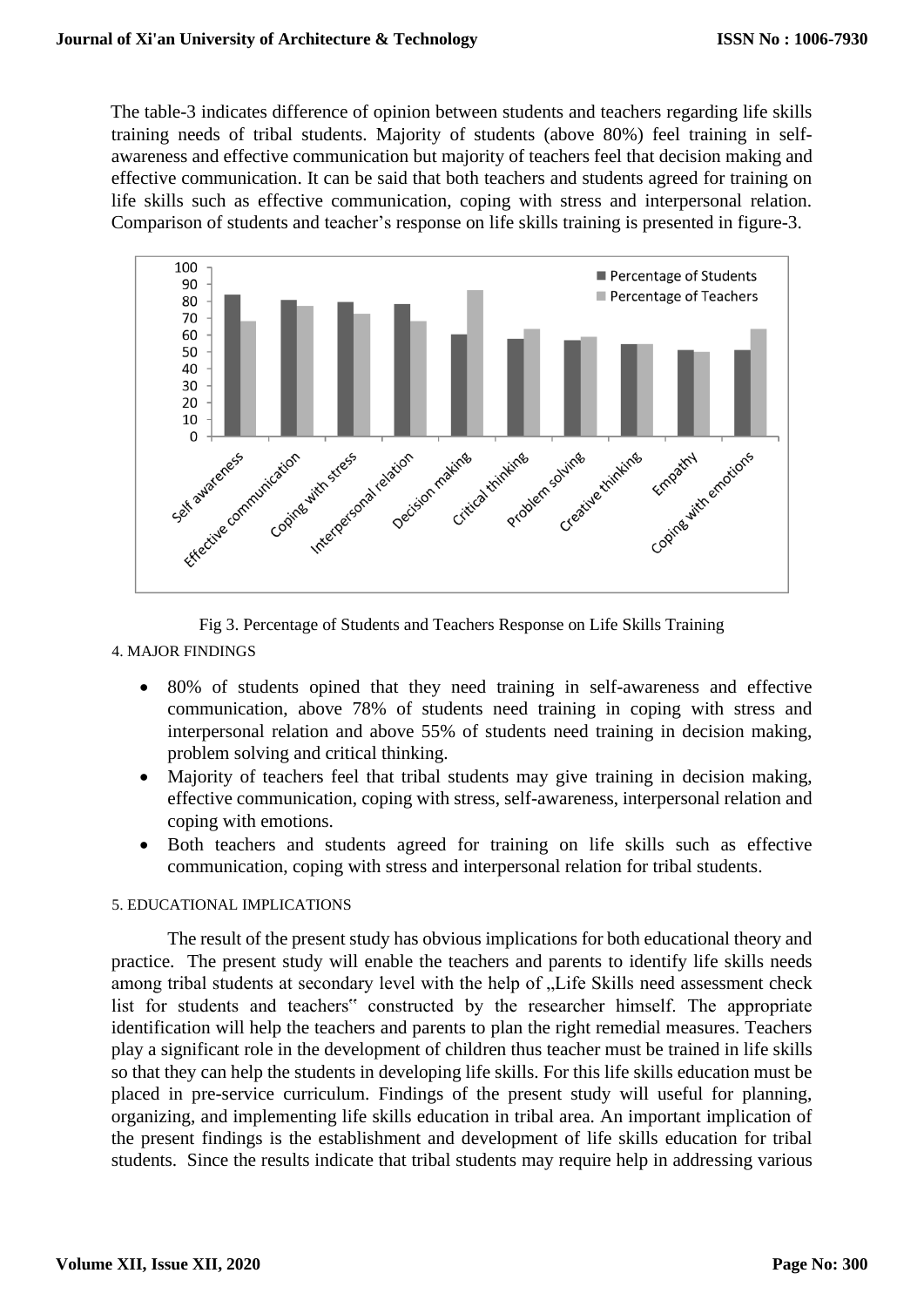life skills needs, then it is important for the government to institute programmes in schools that will address the needs of students appropriately. The result of the study is beneficial for counselors to guide tribal students in developing good self-esteem and adjustment, so that it may improve their quality of life reduce their depression, anxiety, and stress related problems.

# REFERENCES

- 1. Evens, T., Mullet, N., & Frans, J. Analysis of the Family Life Education Pattern in Suicide. *Journal of affect disordaug, 81*(2), (2005), 133-139.
- 2. Eslaminasab, M., MalekMohamadi, D., Ghiasvand, Z., & Bahrami, S. Effectiveness of Life Skills Training on Increasing Self-esteem of High School Students. *Procedia Social and Behavioural Sciences,30*, (2011), 1043-1047.
- 3. Golestan,S., Namayandeh, H., & Anjomshoa A. The Influence of Life Skills with Respect to Self-Help Approach on Relapse Prevention in Iranian Adolescents Opiate Addicts. *Journal of American Science, 7*(6), (2011), 198-202.
- 4. Gomes, A. R., & Marques, B. Life Skills in Educational Contexts: Testing the Effects of an Intervention Programme. *Educational Studies.39*(2), (2013), 156- 166.
- 5. Govt. of India. Orissa Development Report-2002. Planning Commission, Government of India, New Delhi. (2002)
- 6. Hechinger, J. (1992). *Fateful Choices.* New York: Hill &Wang. (1992).
- 7. Khera, S., &Khosla, S. (2012). A Study of Core Life Skills of Adolescents in Relation totheir Self Concept Developed through Yuva School Life Skill Programme. *International Journal of Social Science & Interdisciplinary Research 1* (11), (2012). 115-125.
- 8. Malik, A., Ananda M., Karamvir, & Batra, A. Effect of Life Skill Training on Academic Anxiety, Adjustment and Self Esteem Levels in Early Adolescence. *Journal of the Indian Academy of Applied Psychology*. *38* (1), (2012), 188-192.
- 9. Maryam, E., Davoud M. M., Zahra, G. &Somayeh, B. Effectiveness of Life Skills Training on Increasing Self-esteem of High School Students. *Procedia Social Behavioural Science. 30*, (2011), 1043-7
- 10. Muafi, A. S. H., & Gusaptono, H. The Role of Life Skills Training on Self Efficacy, Self Esteem, Life Interest, and Role Behaviour for Unemployed Youth. *Global Journal of Management and Business Research*, *10*, (2010), 132-139.
- 11. Nicholas, L. J. South African First-year Students" Counselling Needs and Preferred Counselling Sources. *International Journal for Advancement of Counselling, 24,* (2002) 289-295.
- 12. Prajina. P.V., Godwin. J., & Premsingh., A Study on Life Skills in Relation to the Academic Achievements of Tribal Children. *International Journal of Recent Scientific Research. 6 (8), 5722-5724.*
- 13. Rahmati, B., Adibrad, N., Tahmasian, K., & Salehsedghpour, B. The Effectiveness of Life Skill Training on Social Adjustment in Children. *Procedia Social and Behavioural* Sciences 5, (2010), 870–874.